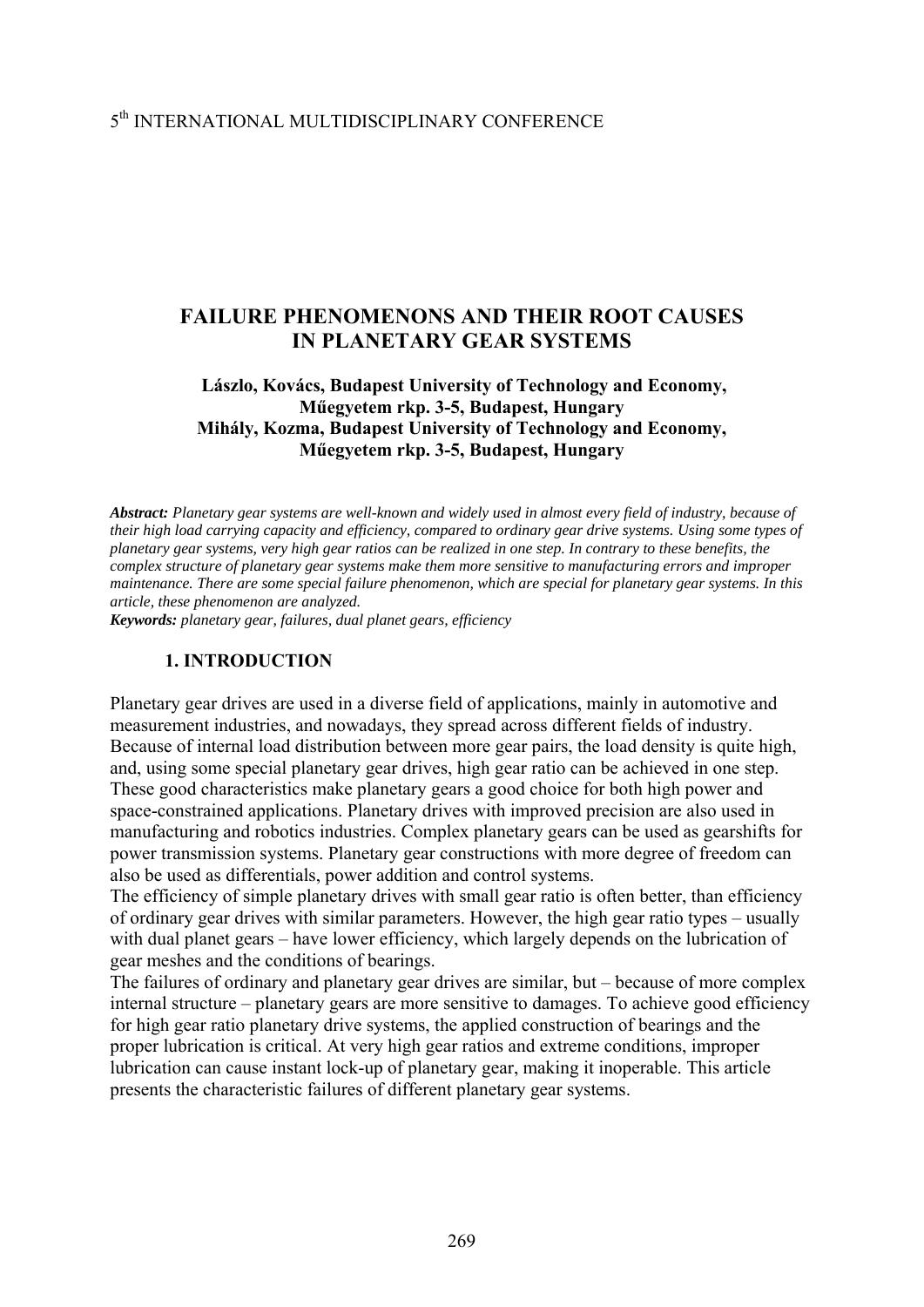### **2. FAILURES IN PLANETARY GEAR SYSTEMS**

Planetary gear systems are subject to the same failures as ordinary gear drives:

- Failure of gear meshes (tooth break or pitting)
- Failure of bearings

Besides these well-know failure situations planetary drives, having dual planet carriers, with high gear ratio are subject to lock-up. This failure situation occurs, when the efficiency of planetary gear drive falls below 0, because of improper bearing function, or lack of effective lubrication of gear meshes. In this case, the gear teeth of planetary drive are not broken.

### **3. LOAD DISTRIBUTION**

High load carrying capacity of planetary gear drives is achieved by distribution of load across more gear pairs. Usually – depending on the construction – three or more gear pairs transmit the power through a planetary gear system. Ideally, the load of each gear mesh is the same. However, because of manufacturing inaccuracies and elastic deformation owing to applied load this ideal condition never occurs, the load of each gear mesh is different.



Load distribution problems occur in all types of planetary gear drives. The structure of the most widely used planetary gear system is shown on Fig. 1. This simple planetary gear drive consists of one sun gear (2), a ring gear (4), a carrier (c) and several planet gears (3).

Manufacturing inaccuracies can include center distance deviations, and gearing deviations. According to dynamic models developed by PRODKI, JARCHOW and LAMPARSKI [1], gearing deviations have little influence on dynamic effects in transmissions, if they remain within the limits of DIN quality class 6.

The effect of center distance deviations can be neglected, if they do not consume the backslash allowed by clearings of bearings. If bearing clearances are consumed, then load of gear meshes and bearings can exceed nominal values several times, shortening the life expectancy of transmission and causing high decrease in efficiency during operation.

## **4. EFFICIENCY PROBLEMS**

The efficiency of a planetary gear drive depends on the structures of planetary gear drives, and on lubrication conditions of gear pairs and bearings. In case of simple planetary gear drives (Fig. 1.), the power is transmitted by both gear pairs and rotation of carrier. In this case the power transmitted by gear meshes is smaller than power transmitted by planetary drive.



Fig. 2. Structure of the External-External drive

For this reason these simple planetary gear drives are less sensitive to gear lubrication and bearing conditions than ordinary gear drives.

However, this is not the case for dual planet gear drives. In these types of planetary gear drives, in certain operation conditions, the power transmitted by gear meshes can exceed enormously the power transmitted by the whole gear drive, because of internal power circulation, especially for large gear ratios.

Dual planet can be built from both internal and external gear meshes, the typical types are the following: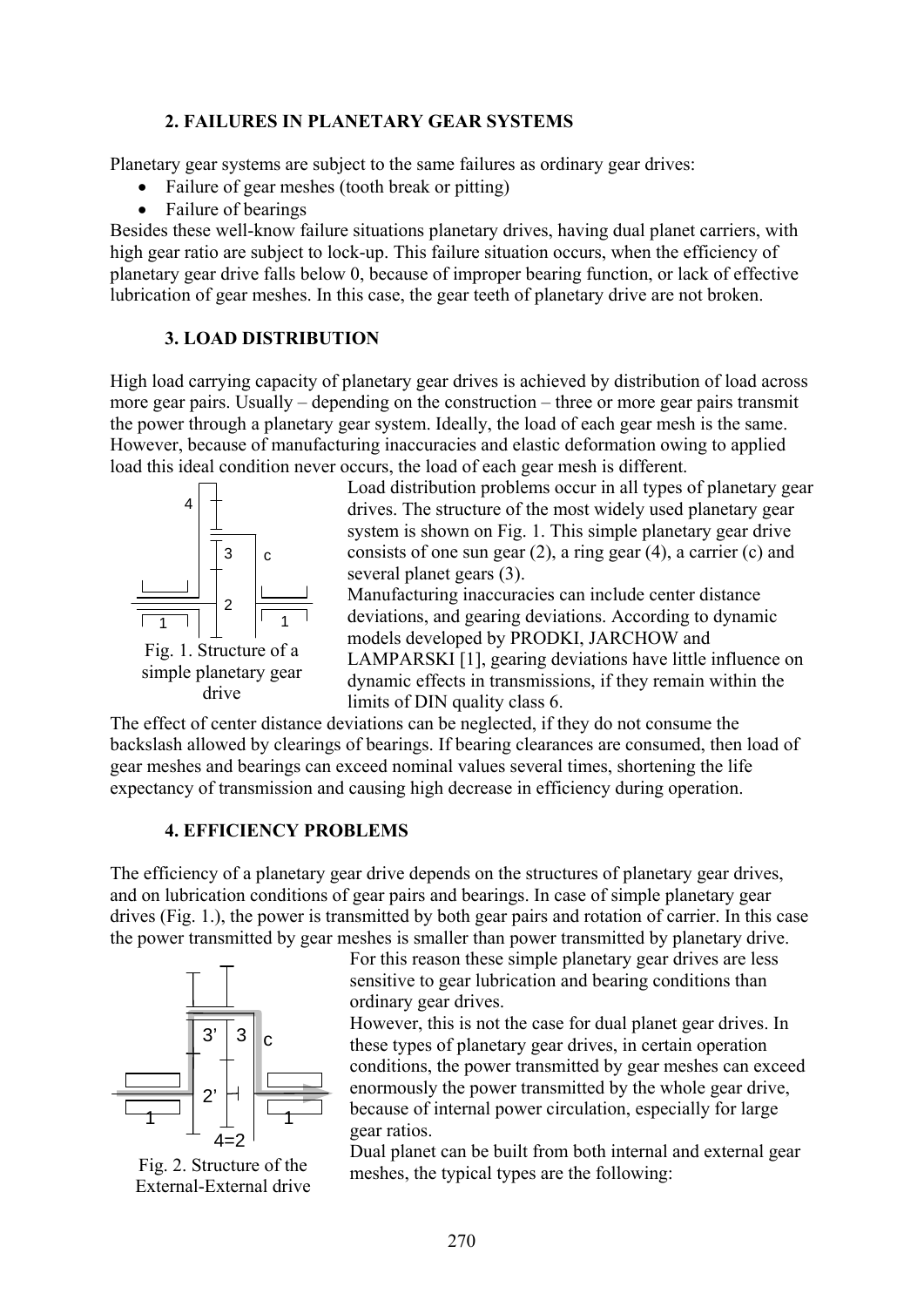- External-external (Fig. 2.) with two sun gears, one of them fixed to housing.
- Internal-internal with two ring gears, one of them fixed to housing.
- External-external with one sun gear and one ring gear.

The external-external and internal-internal dual planet drives mentioned above can be complemented by and additional ring or sun gear. In this case the transmission works as a two-stage transmission built from a simple and an external-external or internal-internal planetary gear drive, respectively.

The advantage of dual planet transmissions is their high gear ratio. However, as gear ratio increases, the load of gear meshes and bearings of planet gears also increases. The gear ratio of external-external gear drives depends on the difference of the working diameters of 3 and 3' planet gears. As this difference decreases, the gear ratio is increased.

Using a series of external-external planetary gear drives the dependence between gear ratio and efficiency is demonstrated.

| Axle distance (a)                                             | $250$ mm        |
|---------------------------------------------------------------|-----------------|
| Number of planet gears (N)                                    |                 |
| Mean diameter of planet gear bearings $(d_b)$                 | $30 \text{ mm}$ |
| Friction coefficient between tooth surfaces $(\mu_{\varrho})$ | 0.05; 0.07      |
| Contact angle $(\alpha)$                                      | $20^{\circ}$    |

Table 1. Main characteristics of external-external planetary drives used for calculations

Tooth number are selected according to Formulas 1-3:

$$
z_3 = z_3-1
$$
 (1)  
\n $z_2 = z_3$  (2)  
\n $z_2 = z_3$  (3)

By using these selection criteria, the 2-3 and 2'-3' gear meshes use the same gears. The tooth number  $z_3$  is running from 15 to 250. The gear ratio of the planetary gear drive can be calculated by Formula 4:

$$
i = \frac{1}{1 - \frac{z_3}{z_2} \cdot \frac{z_2}{z_3}}\tag{4}
$$

The gear ratio of this planetary gear drive is always negative because of the change in direction of rotation. On diagrams –i is displayed for clarity.

#### **4.1. Power loss from gear meshes**

The efficiency of gear meshes are calculated by method presented by Niemann [2] using friction coefficients listed in Table 1. The calculation was carried out for two friction coefficients in order to show the effect of different friction coefficients, as even a small change in friction coefficient can cause large difference in gear mesh loss.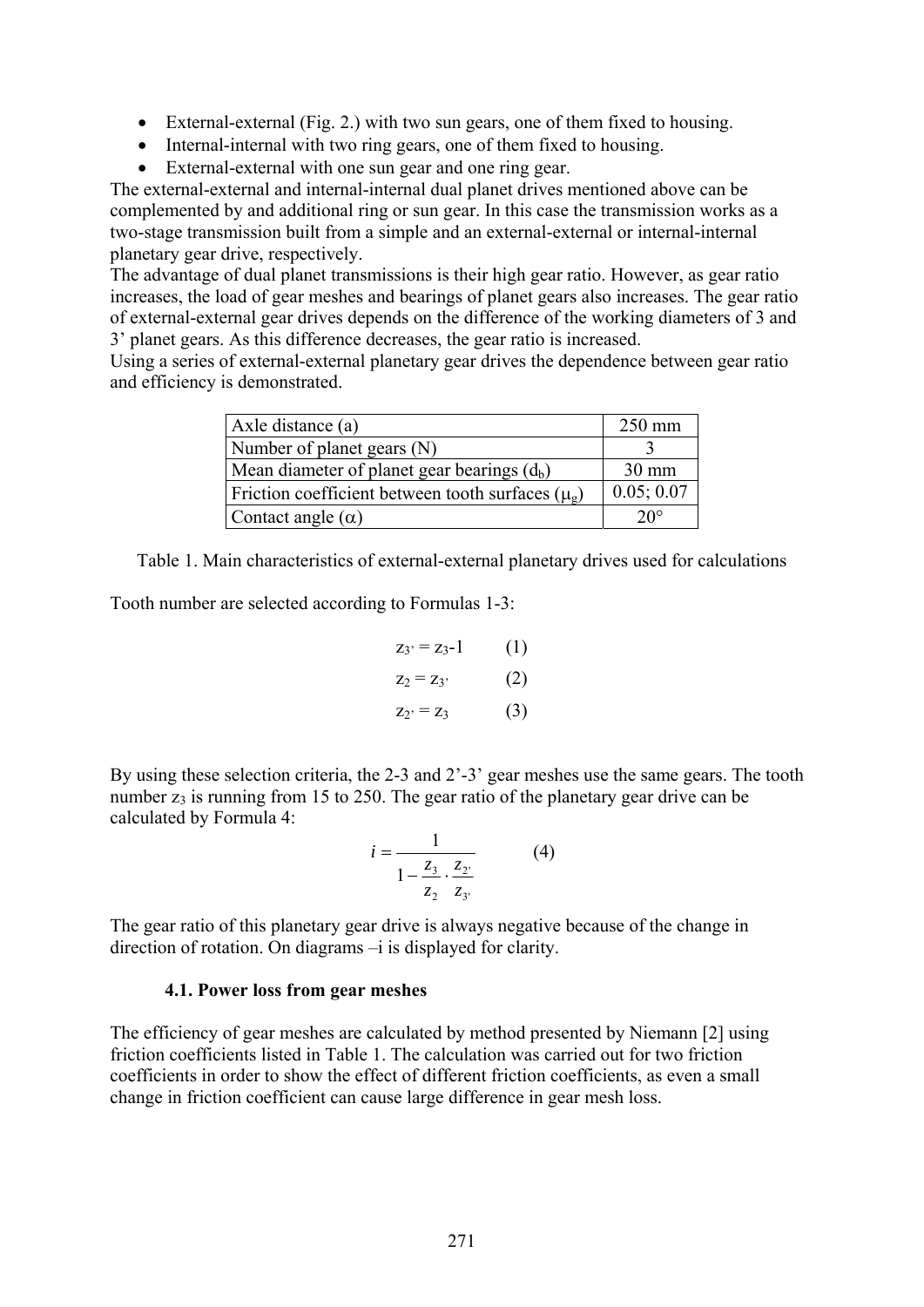The efficiency of planetary gear drive is calculated by the Formula 5:

$$
\eta = \frac{1}{i \left( 1 - \left( 1 - \frac{1}{i} \right) \frac{1}{\eta_{23} \cdot \eta_{23}} \right)}
$$
(5)

This efficiency calculation is for gear mesh efficiencies only. The result of calculations is presented on Fig. 3.



Fig. 3. Power loss from gear meshes for different gear ratios and friction coefficients

### **4.2. Power loss from bearings**

The bearing loss cannot be neglected, because of the high bearing loads. Calculations are made for both needle roller bearings and sliding bearings. During calculations, only the power loss from planet gear bearings are taken into consideration.

The radial force on bearings from 3 and 3' gears can be calculated by the following formulas:

$$
F_{r3} = \frac{1}{a \cdot \cos(\alpha)} \frac{d_{w3}}{d_{w3} - d_{w3}} \cdot M_{in}
$$
 (6)  

$$
F_{r3'} = \frac{1}{a \cdot \cos(\alpha)} \left( \frac{d_{w3'}}{d_{w3} - d_{w3'}} - 1 \right) \cdot M_{in}
$$
 (7)

where  $d_{w3}$  and  $d_{w3}$  are the working diameters of gears 3' and 3, respectively;  $M_{in}$  is the input torque of planetary gear drive.

The radial load of bearing is the sum of load calculated by formula 6. and 7.

$$
F_r = \frac{1}{a \cdot \cos(\alpha)} \left( 2 \frac{d_{w3}}{d_{w3} - d_{w3'}} - 1 \right) \cdot M_{in} \tag{8}
$$

The torque of bearings are calculated by the following formula:

$$
M_b = 0.5 \cdot \mu_b \cdot F_r \cdot d_b \tag{9}
$$

where  $\mu_b$  is the friction coefficient for bearing.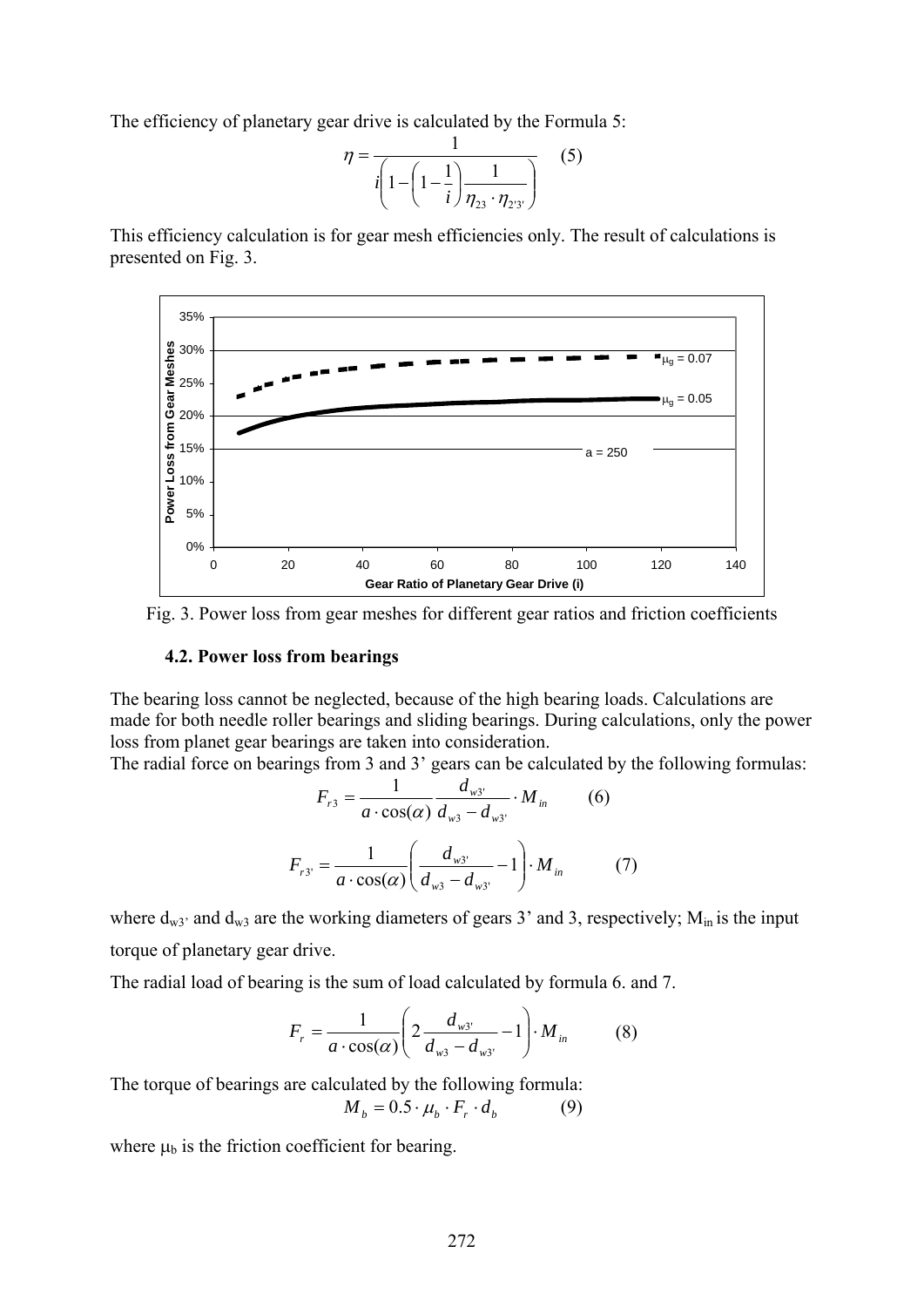The power loss from bearing depends on the bearing torque and the rpm of bearings:

$$
v_b = n_b \cdot M_b \quad (10)
$$

The rpm of bearings can be calculated from the rpm of input shaft of planetary gear drive:

$$
n_b = n_{in} \cdot \frac{z_{2^*}}{z_{3^*}} \quad (11)
$$

By formulas 8-11. the power loss from bearings are calculated by the following way:

$$
P_b = n_{in} \cdot \frac{z_2}{z_3} \cdot 0.5 \cdot \mu_b \cdot d_b \frac{1}{a \cdot \cos(\alpha)} \left( 2 \frac{d_{w3}}{d_{w3} - d_{w3'}} - 1 \right) \cdot M_{in} \quad (12)
$$

The power loss of bearings can be calculated as a percentage of power flowing into the planetary gear system, which is  $n_{in}M_{in}$ . The decrease in efficiency caused by bearings is:

$$
\upsilon_b = \frac{z_2}{z_3} 0.5 \cdot \mu_b \cdot d_b \frac{1}{a \cdot \cos(\alpha)} \left( 2 \frac{d_{w3}}{d_{w3} - d_{w3'}} - 1 \right) \tag{12}
$$

Calculations are carried out for needle roller bearings. The coefficient of friction for needle roller bearings by SKF [3] is  $\mu_b = 0.0025$ .

The efficiency of external-external planetary gear drives resulting from gear and bearing efficiency calculations is presented on Fig. 4.

## **4.3. Starting problems of a planetary gear drive equipped with sliding bearings**

When starting the planetary gear drive, the hydrodynamic lubrication conditions are not built up instantly. For this reason the efficiency of the planetary gear drive at start is lower, than the running efficiency. For dual planet drives, it can cause lock-up of drive system, and makes its start impossible.

For evaluating the starting conditions, Formula 12, can be used. The  $\mu_b$  friction coefficient for bearing in this case will be the friction coefficient of sliding bearing materials, for calculations

 $\mu_b$ =0.05 value is supposed by recommendations of SKF catalogue [3]. The efficiency calculations presented on Fig. 5. show, that around the gear ratio of 62, efficiency falls below zero. High gear ratio external-external planetary gears equipped with sliding bearings can lock-up at start time, however, their operating efficiency would allow them to work.



Fig. 4. Efficiency of planetary gear drives equipped with needle roller bearings, for different gear ratios